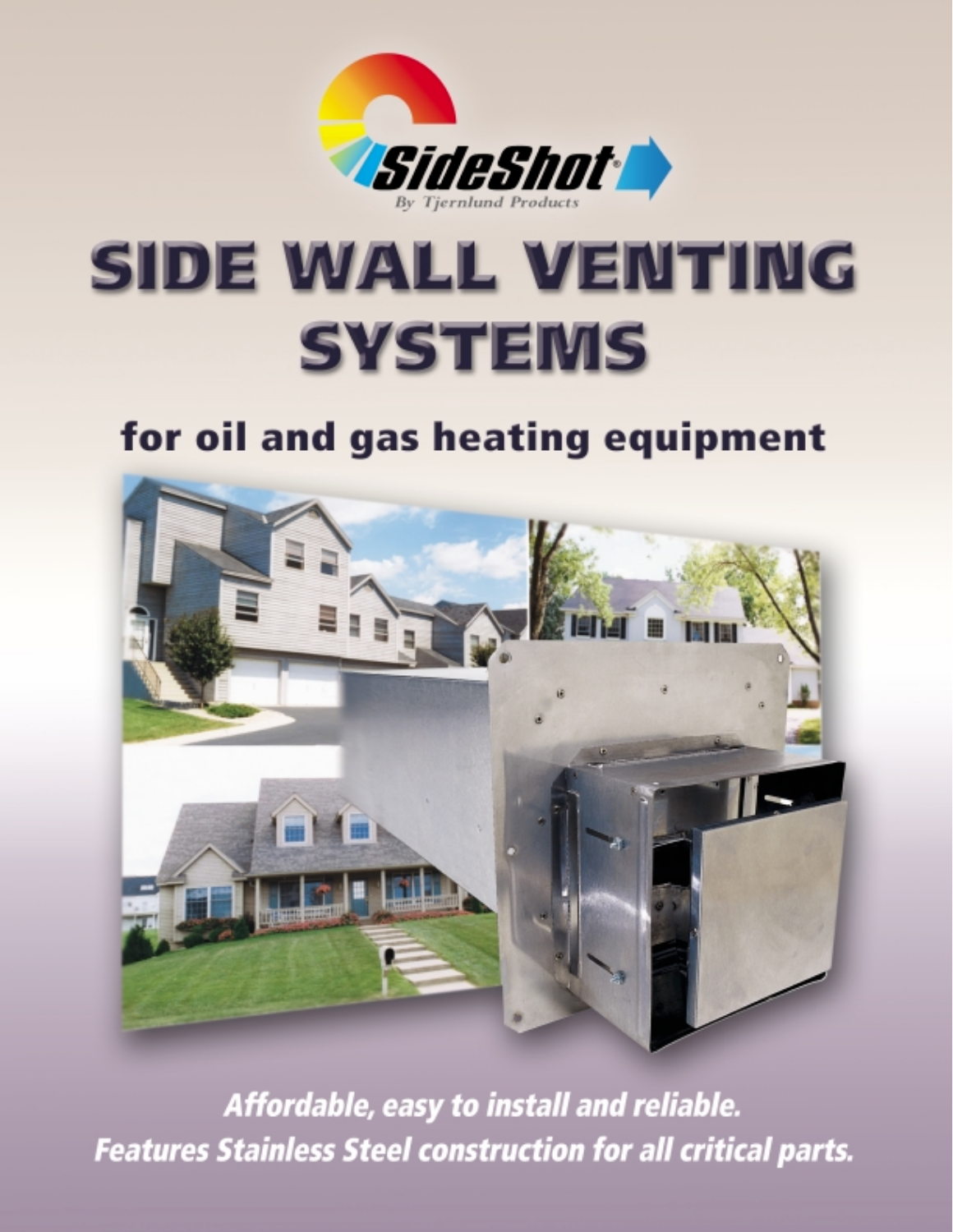# **Side Wall Venting Means**

- **No Chimney/Chase**
- **More Living Space**
- **Increased Safety & Efficiency**
- **Lower Installation Costs**

Venting for heating appliances doesn't have to go through the roof, either does the cost. In more than one million installations, Tjernlund side wall vent systems have proven superior to other venting alternatives in performance and safety. What's more, they substantially reduce heating installation costs.



### **Featuring UC1 Burner Interlock Control**

- **Simplifies new installations and service calls since operation and wiring interlock problems are diagnosed and displayed through LED indicators.**
- Adjustable pre/post purge.
- **Prover switch delay eliminates burner start up or wind induced prover switch short cycling.**
- **Interlock voltage can be selected, (24 or 115 VAC)**, eliminating **false triggering by burner monitoring circuits.**
- **Add MAC1E controller to interlock 1 additional heater.**

## *Compare These*

#### **Eliminates Chimney**

Save costly installation or repair of chase and chimney by side wall venting. Also, eliminating chase increases living space and affords greater interior layout flexibility.

#### **Easy, One-Person Installation**

There's no pre-installation assembly required. Units attach to all classes of standard vent pipe. To reduce weight during installation and maximize serviceability, mechanical and electrical assemblies are located on the back of the unit and attached after vent termination is installed.



**Cut Opening**



**Install Vent Termination**



**Install Venter Assembly**

#### **Zero Clearance**

SideShot vent systems may be installed with zero clearance to combustibles. This feature expands location opportunities including installation between floor joists for above-grade termination.

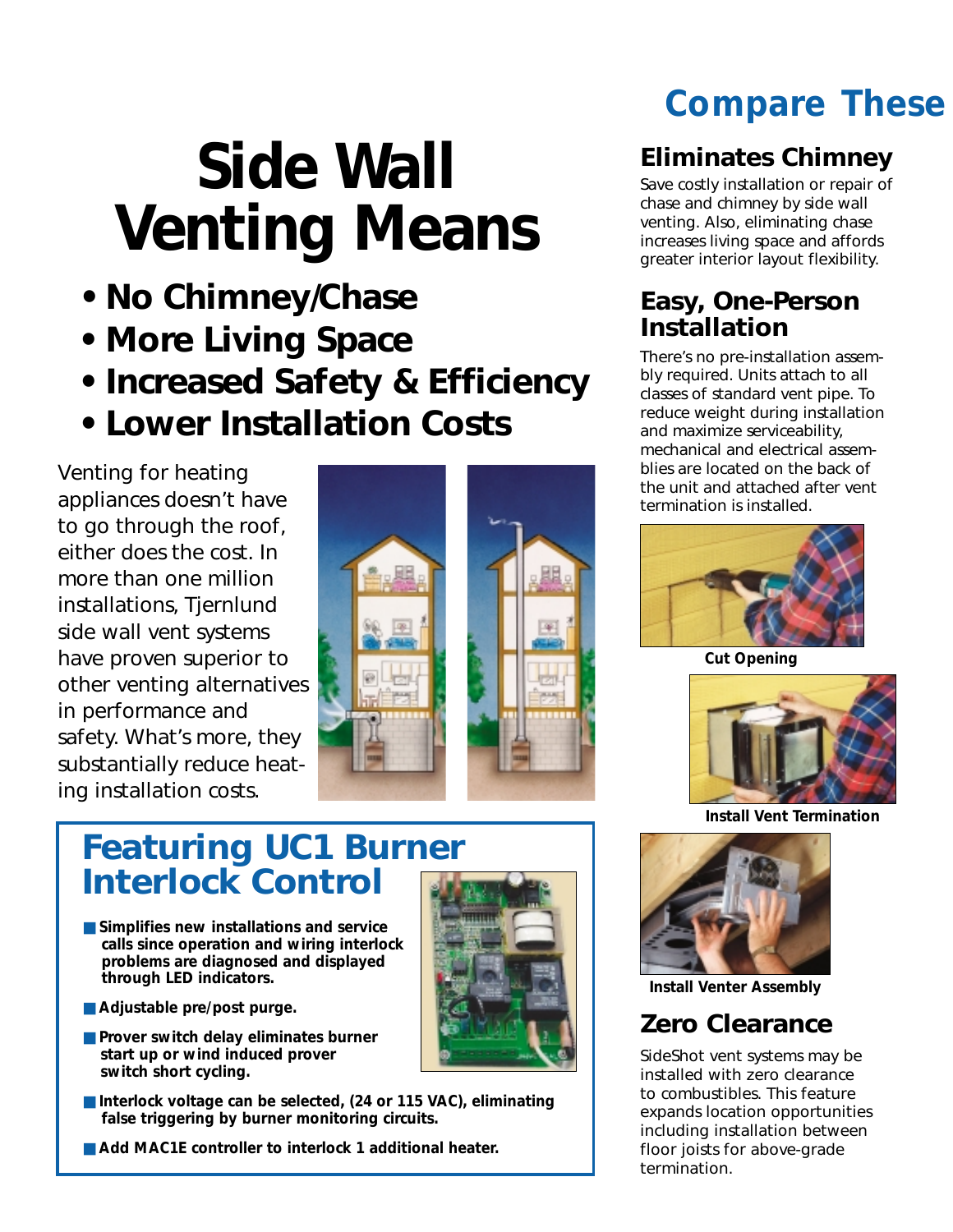## *Practical Features*

#### **Patented High Velocity Exhaust**

All gases and soot are propelled by jet action from the the exhaust hood to prevent staining of the building exterior.



#### **Unsurpassed Safety**

Tjernlund Venter controls make side wall venting safer than a chimney. 3-way protection includes: **UC1 Control** — Interlocks with burner and monitors vent system safeties.

**Pressure Switch** — Monitors draft and detects outlet blockages.

**High Limit** — Interrupts burner if the unit casing exceeds safe temperatures.

#### **Quiet Operation**

Side wall systems do not touch joists or subfloor. Special vibration absorbing wall-mounting bracket reduces operating noise to a minimum.

### **Energy Efficient**

A moderate, regulated on-cycle draft is created for optimum burner efficiency and blocks heat loss to outdoors during off-cycle periods. Chimneys notorious for heat loss are eliminated.

#### **Weather Protected Operating Components**

All mechanical and electrical parts are easily accessible from inside, where they belong, away from potentially damaging cold and wet weather.





**The SideShot 1 was developed and introduced by Tjernlund in 1990 and revolutionized the way many heating systems were vented. Today, the SS1 is still a popular choice for larger burners and venting of multiple heaters.**

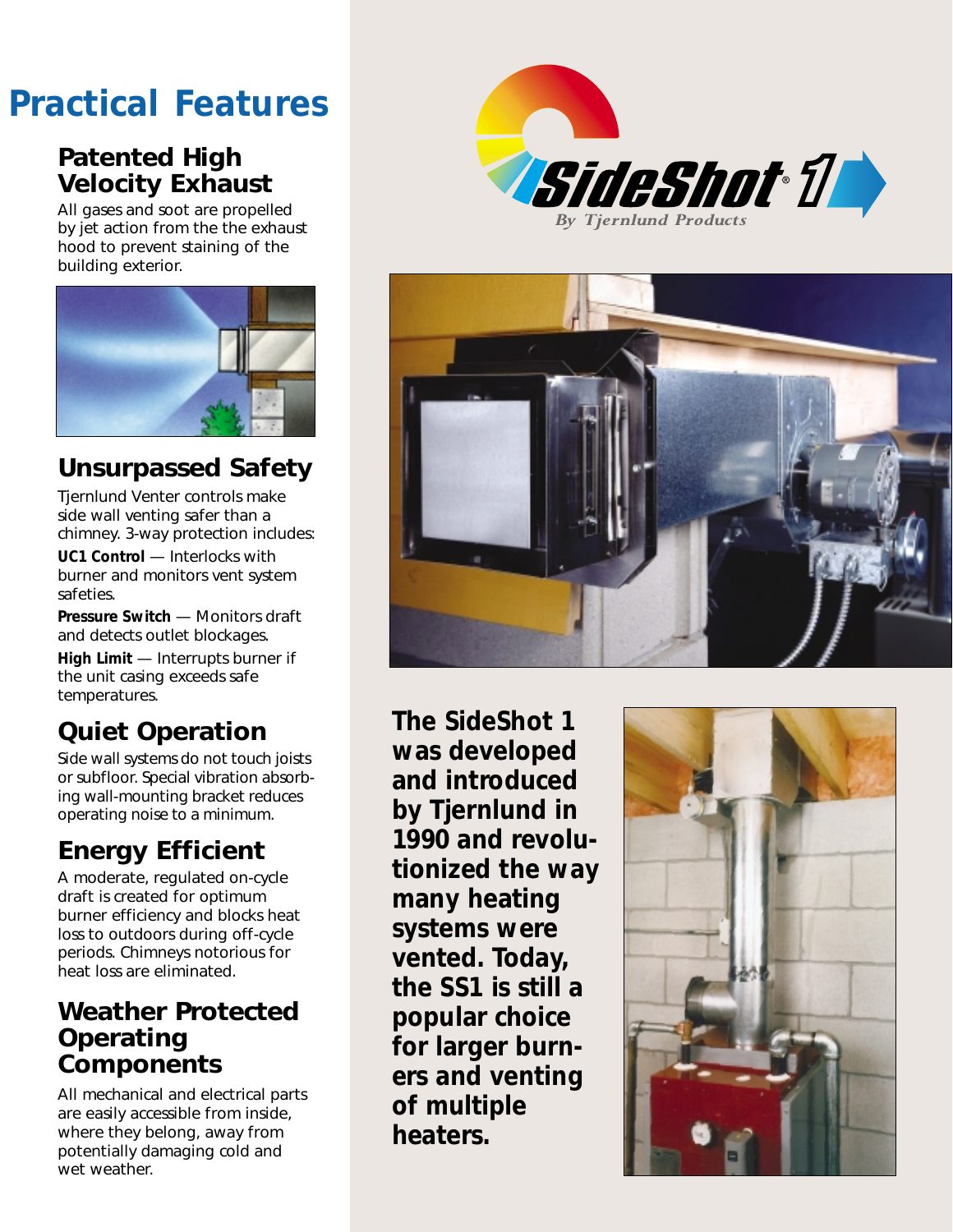## *Deluxe Side Wall Vent Systems for Higher Firing Rates*

**Look Inside — see how the SideShot is changing the direction of natural draft heating equipment**



#### **SideShot 1 Application Tables**

Verify that the total BTU/hr. input of the heating appliance(s) fall within the proper category listed below. Please note the maximum equivalent feet and capacity differs between the SS1 and SS1C. To determine equivalent feet, add the total length of straight vent pipe plus 10 feet for each 90 degree elbow and 5 feet for each 45 degree elbow. Vent runs of over 15 linear feet should use an approved, insulated vent connector to prevent problems related to sulfur condensation.

Note: The SS1 features a bottom or rear vent connection. The inlet collar accepts any brand or type of 6" diameter vent pipe.



**GP** 

| <b>MODEL</b>    | Natural                     | <b>Flame Retention</b>                         | Standard      | Max. Equivalent |
|-----------------|-----------------------------|------------------------------------------------|---------------|-----------------|
|                 | LP Gas                      | Oil Burner                                     | Oil Burner    | Feet            |
| SS <sub>1</sub> | 50,000 - 160,000<br>BTU/hr. | 70.000 - 220.000* 70.000 - 180.000*<br>BTU/hr. | <b>BTU/hr</b> | 50              |

#### **SS1C For Capacities Up To 315,000 BTU/hr.**

| <b>MODEL</b>      | Natural<br>LP Gas | <b>Flame Retention</b><br>Oil Burner             | Standard<br>Oil Burner | Max. Equivalent<br>Feet |
|-------------------|-------------------|--------------------------------------------------|------------------------|-------------------------|
| SS <sub>1</sub> C | ΝA                | $50.000 - 315.000* 50.000 - 223.000*$<br>BTU/hr. | <b>BTU/hr</b>          | 50                      |

**\*Calculate BTU/hr. input based on nozzle size and actual pump pressure.**

#### **General Description**

The SideShot 1 is intended for use with natural draft oil and gas heating equipment. It automatically vents the flue gases from heating equipment to the outdoors. Surrounding combustible surfaces and exhaust gases are kept at safe temperatures by pulling outdoor air into its casing and mixing it with the flue gases during operation. After each burner cycle the SS1 will continue to operate for an adjustable period to purge the heater and vent of residual gases.

The SS1 features a 3-way safety system consisting of the UC1 Interlock Control, Fan Proving Switch and High Limit. These devices monitor the SS1 performance and will disrupt the burner if a vent system malfunction is detected.



**Power Requirement:** Maximum of 2.8 amps **Motor HP: Pre-purge**: Options (0, 5, 20, 35 seconds) **Post-Purge:** Factory set at 2 minutes, Options (0, 30 seconds or 1, 2, 4, 8, 16 minutes)

#### **Dimensions**



Note: The SS1 requires an 8"H x 8 3/8"W opening through the wall.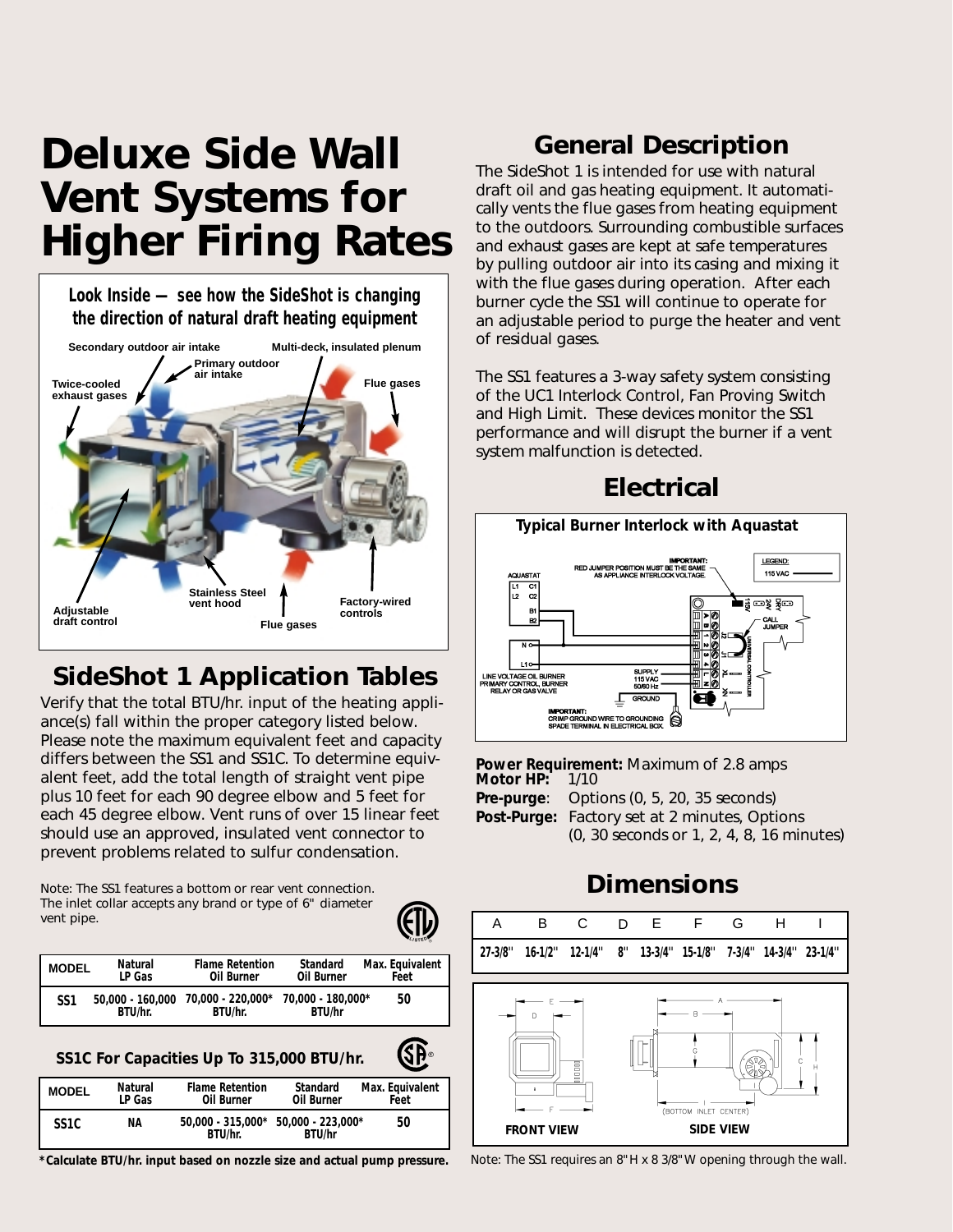



The SS2's innovative design is the result of an extensive research and development program involving heating contractors and end users. Due to its simplicity and practical built-in features, the SS2 takes side wall venting to a higher level of installation and maintenance convenience, operating and energy-saving efficiency — at a very affordable price.

# **Whisper quiet, 2nd generation vent system**

#### **Indoor Draft Adjustment**

Precise draft is achieved by simply turning knob located on back of unit.



#### **No Annual Maintenance**

Self-cleaning stainless steel impeller and sealed ball bearing motor make the SS2 virtually maintenance free. Backward inclined impeller blades resist soot build up, reducing



vibration and noise problems. Cooling fan forces room air directly over motor to extend its life.